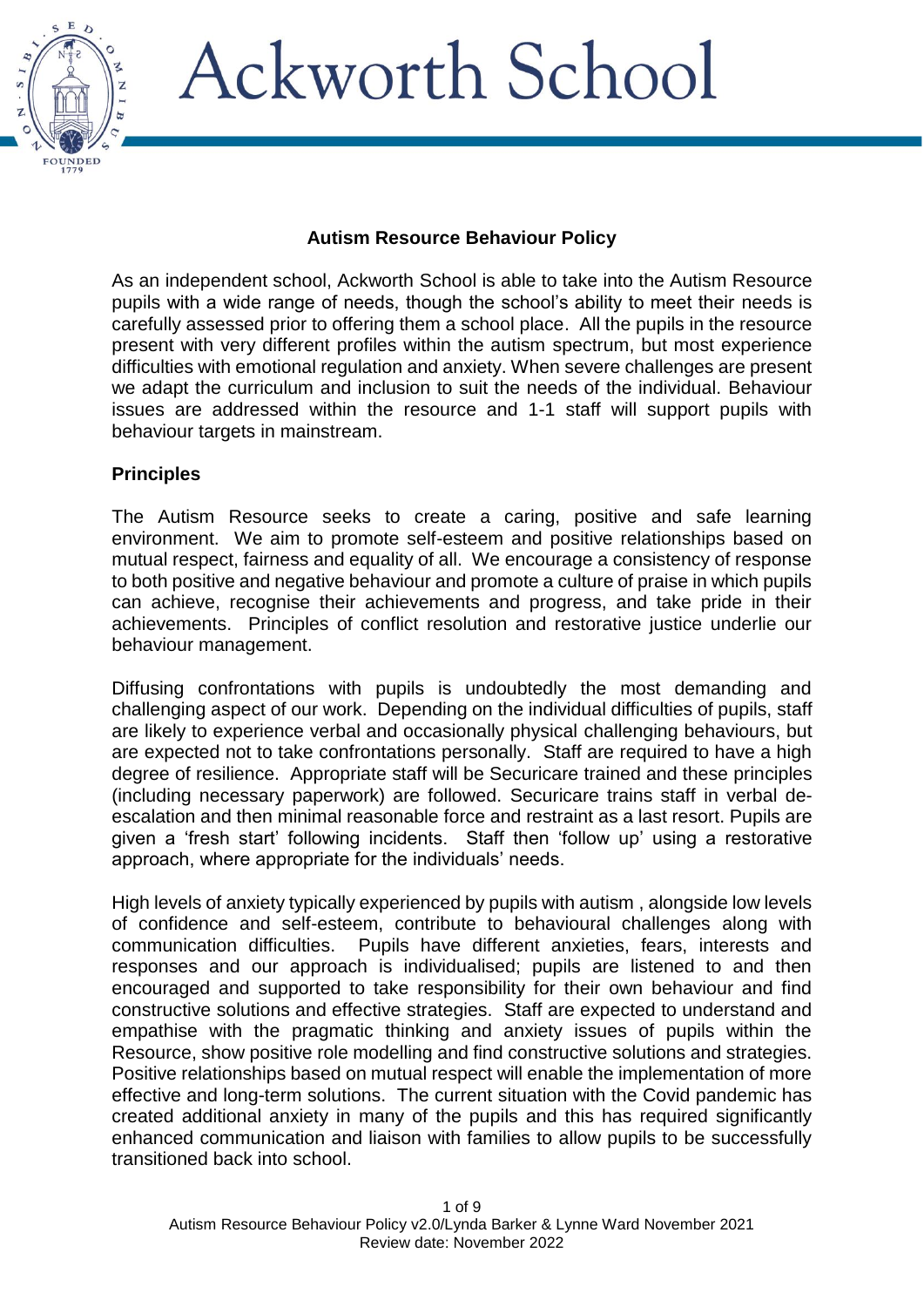

The strategies listed under 'Advice' can help in preventing confrontations from developing, and where they do occur, to de-escalate them. None of the strategies should be used in isolation and different strategies will be effective in different situations and with different pupils. They will need regular and possibly continual review dependent on the individual pupil's profile.

The Autism Resource will comply with the school ethos and all other school policies under the line management of the Head and the Deputy Head (Academic).

The emphasis regarding behaviour is on early intervention. Good channels of communication with parents and other involved professionals are kept open and as far as possible potential triggers are identified, watched for, recorded and communicated amongst Resource staff.

A structured timetable allows each pupil to be in control of their day, providing them with the knowledge of what is going to happen at that moment, next, later, this afternoon etc, thus giving security and minimising the stress which can result in inappropriate behaviour. These timetables are adapted and modified to reflect emerging and changing needs where appropriate. This may be as a result of staffing absence and any such changes will be implemented to reduce and minimise potential triggers.

Positive relationships with parents and carers are developed to encourage a shared approach and consistency of strategy.

#### **Behaviour Management in the Autism Resource**

The Resource will ensure that as far as possible the physical, visual, environmental and sensory structures are conducive to the learning needs of the individual child.

Staff, including teaching staff, Pastoral Lead and Specialist Learning Mentors, are responsible for ensuring that a high quality learning environment is created and strategies are followed and consistently and fairly applied. Mutual support amongst all staff in the implementation of the policy is essential.

As a child with autism or autism tendencies will not learn positive behaviour solely by watching good role models, positive behaviour may be explicitly taught within PSHE (Personal, Social and Health Education) sessions, throughout the curriculum, and during less structured social times.

Any pupil concerns will be listened to and addressed appropriately in line with the individual pupil's needs and the situation that has potentially arisen.

Parents/carers will be kept informed about any issues that arise concerning their child's behaviour.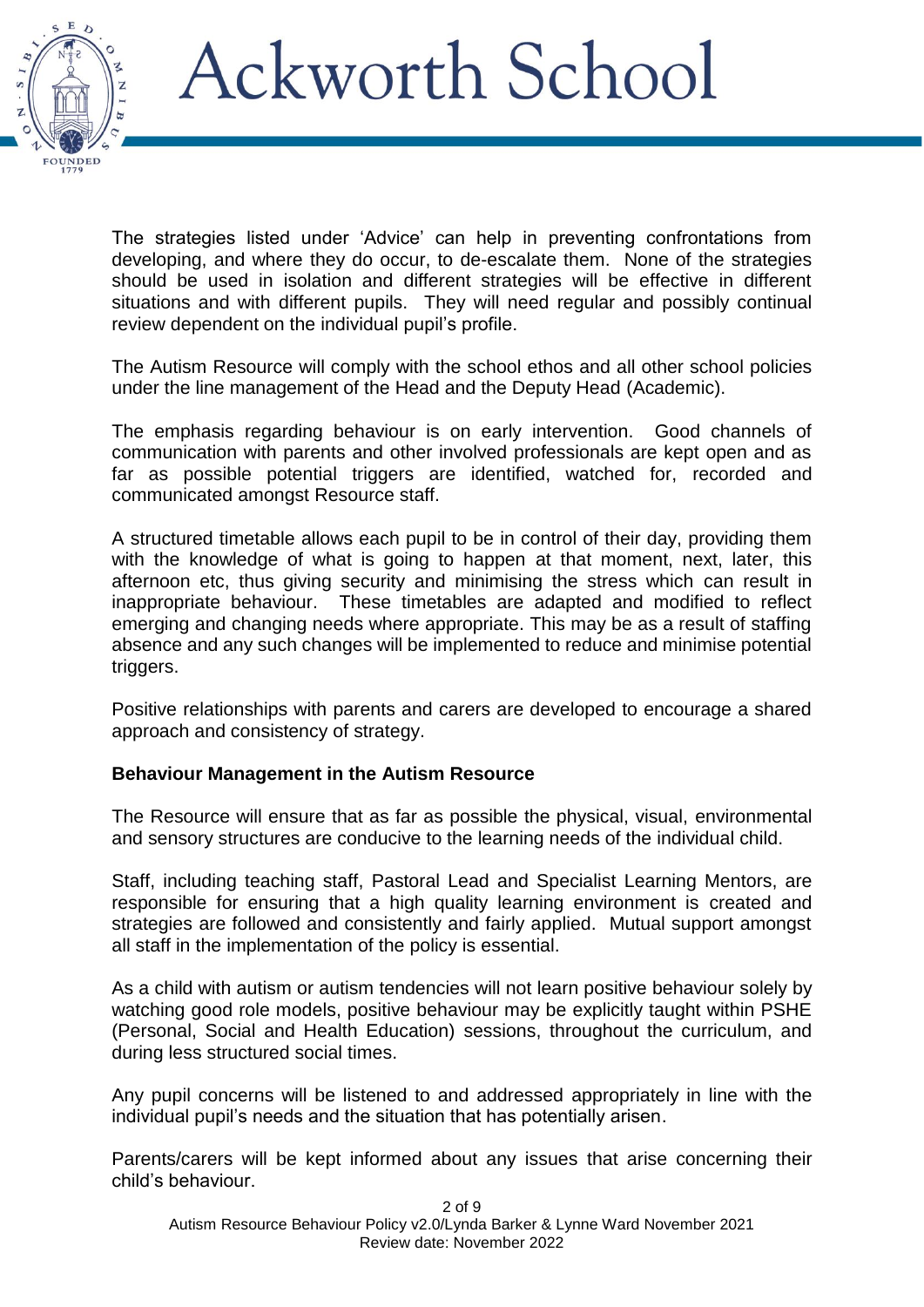

The Resource will encourage families to work in partnership with the Resource to assist it in maintaining high standards of positive behaviour. They will be actively encouraged to raise with the Resource any issues arising from the operation of the policy.

The Resource will work positively with external agencies as appropriate and seek any appropriate or additional resource support which will ensure that the needs of pupils are met.

Expectations regarding behaviour are communicated to pupils explicitly and simply, and understanding is checked.

Relaxation and self-calming strategies are explicitly taught.

An ethos of encouragement is central to the promotion of positive behaviour and rewards are an integral means of achieving this. Pupils will have an individualised reward scheme (e.g. stickers) if appropriate and will have a short period of 'free time' which is clearly and explicitly earned. If appropriate, desirable behaviour models or ways of earning 'free time' (or another appropriate reward – all pupils are different) will be displayed visually.

Pupils are supported on a 1-1 basis and each pupil is assigned a member of staff who will take a fuller pastoral role with that pupil.

If appropriate, an individual pupil may have a learning contract and each pupil has a behaviour management plan. These are reviewed to reflect emerging or changing needs.

Appropriate strategies may be detailed in the individual risk assessment, IEP (Individual Education Plan) and behaviour management plan. **All Resource staff should be familiar with these and apply them consistently.**

Individual risk assessments are subject to regular review and may be updated if necessary. These have all been updated with specific reference to the Covid pandemic and are live documents requiring regular review as the national and local situation changes.

All appropriate formal and informal opportunities to show that positive behaviour is valued (e.g. verbal encouragement) will be taken.

Staff should be careful not to create a confrontation by feeling that they should make a stand as 'the authority figure'. It can calm a situation to state that an issue will be talked about later when the pupil is less likely to be confrontational and defensive.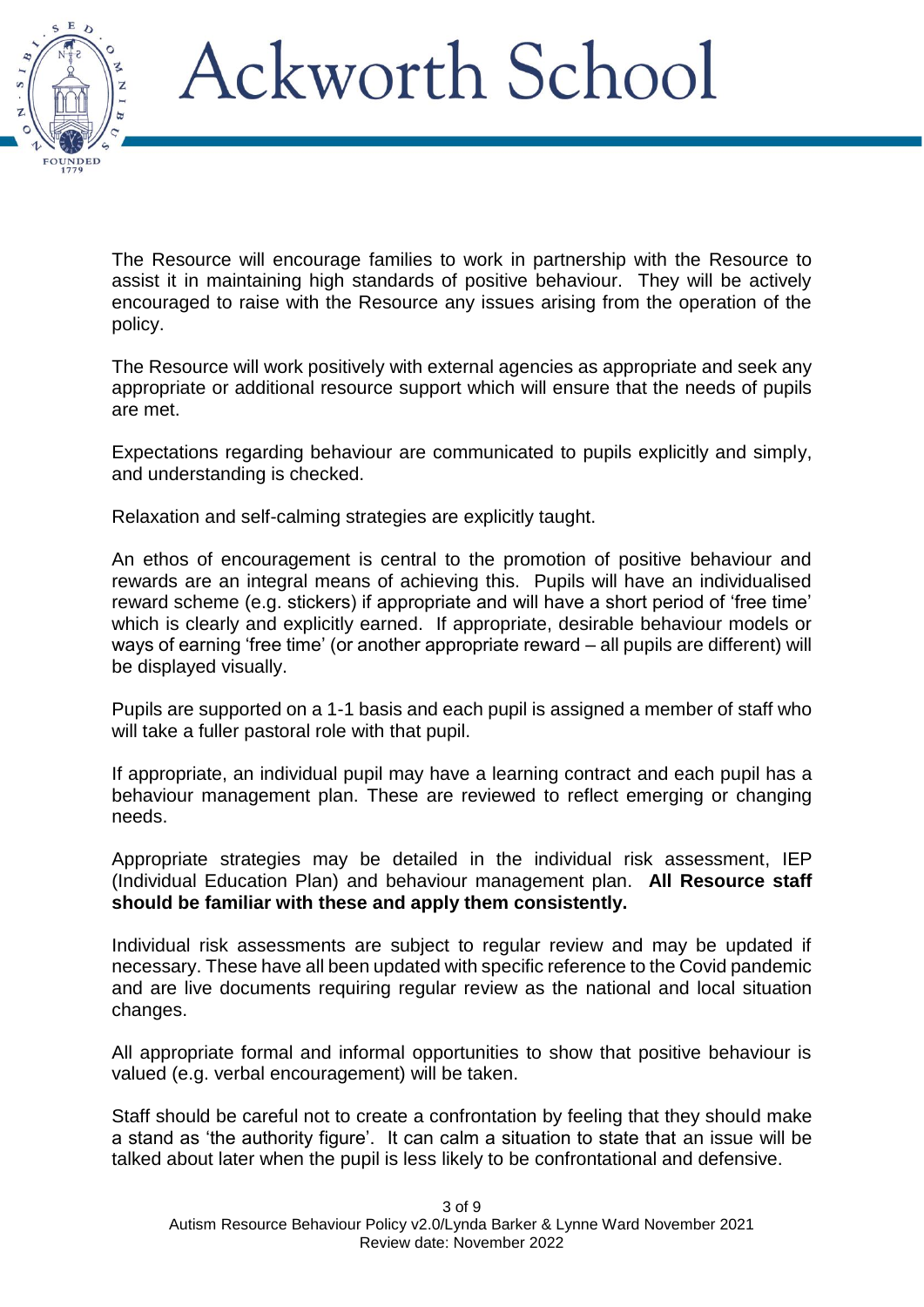

Humour can defuse a situation but care should be taken that this is not misinterpreted; staff should not insult a child or denigrate them in front of peers.

Staff should not display anger; it is imperative that any observation is directed at the behaviour and not the child. The adult could reflect their feelings and emotions in terms of sadness, disappointment and hurt appropriately. When the incident is over the child should still feel valued, with their anxieties understood.

Sanctions will be appropriate and individual to the child (e.g. missing playtime or free time). However, the choice of sanction will be implemented sensitively and using an approach so as not to cause further anxiety to the pupil. These will only be issued if all other agreed strategies have been employed and have not achieved a desirable outcome. Sanctions will be clearly defined and explained at the time of the misdemeanour and the pupil will be clearly and explicitly informed of what changes in behaviour are required to avoid further sanctions.

Any issues with challenging behaviour will be dealt with as detailed within this policy and explored during the individual pupil's annual review or as needed (interim review).

Appropriate training and updates on all aspects of behaviour management and related issues in line with the pupil's needs will be sought (see separate entries).

#### **Strategies**

Challenging behaviour is only challenging when perceived so. Wherever possible ignore, as responding to the behaviour only may lead to a misinterpretation of their needs. Jordan (2001) argues that:

*'… an understanding of the fundamental difficulties faced by an individual at the psychological level is crucial to developing a programme and a working approach that addresses the individual's needs.'*

- Identify the triggers of the behaviour be critical and minute in appraising this.
- If the behaviour is constantly challenging, provide reinforcements whenever the behaviour is not challenging. At first, this may be after every few seconds/minutes etc. Stretch the time so that 2 minutes becomes 3 minutes then 5-10-15 minutes. Aim to have as long a time as possible between rewards. GO SLOWLY and reward with the most important thing for that individual.
- What is gained by the behaviour? If it is attention, could they be rewarded by removal from the lesson/activity? If this is the case, ensure that removal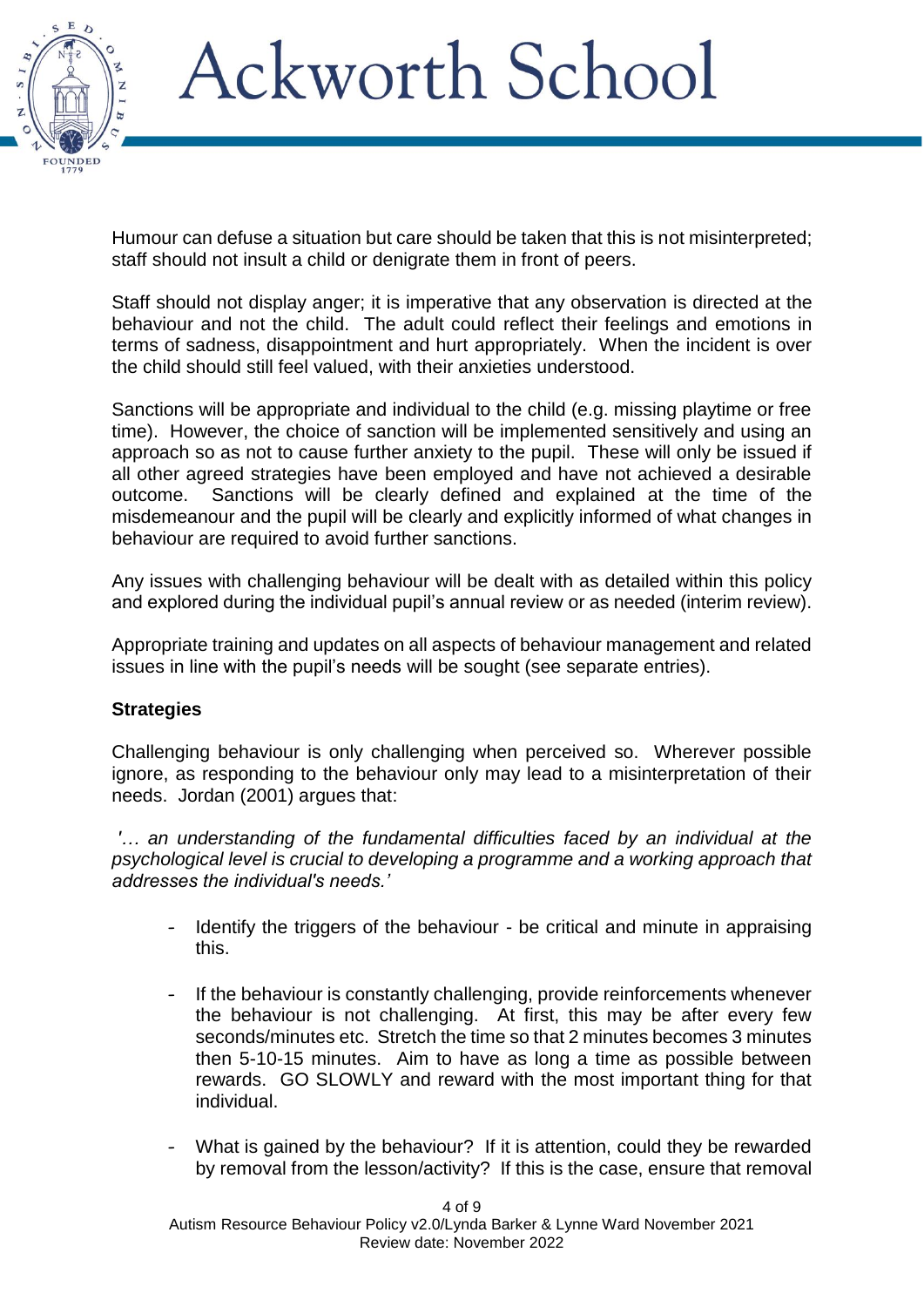

is less attractive than the previous situation and orchestrated using an approach that is not interpreted by the child as a punishment.

- Identify what motivates and try to work through this. Use reinforcements that are the MOST IMPORTANT for the pupil. Anything less may not have the desired effect.
- Provide a concrete structure (ie written or visual timetable) to avoid stress and to show the pupil what comes next. Stress often comes through the pupil not knowing what is to follow as they cannot read the 'signs'. Wherever possible convey how long each activity will take and when it will end.
- Ensure that the daily timetable is individual to each pupil.
- Transition times can be particularly difficult for pupils and clear, advance, visual and verbal information should be given with 'backchaining' (eg 5 minutes' experience, then 10, then 15 etc.) if appropriate. Pupils should be prepared beforehand to cope with change and be involved in this where possible.
- Allow the pupil to eliminate activities from the timetable board when they have been completed. As they progress, incorporate change into this timetable and ensure the alteration takes place.
- Allow the pupil to be involved with cancellations and alterations. Once a pupil becomes comfortable with this system ensure changes take place to teach flexibility.
- If appropriate, incorporate a question mark '**?**' on the board wherever there is a change to provoke their thinking. At this point let them choose an activity from 2 or 3 specified ones. Be consistent and don't be swayed by their alternative choice i.e preferred routine activity. This could be incorporated next time AFTER they have fulfilled your criteria.
- Have a weekly timetable as well as a daily one that the pupil can refer to as they progress. This is a good strategy for teaching time - ie days/weeks. Also a way of teaching the concepts of 'before and after' as a labelled arrow can be used to point in both directions.
- Try not to reprimand as this is less profitable than reinforcement. The latter may take longer to set up but results far outweigh the former as this has the added advantage of increasing motivation.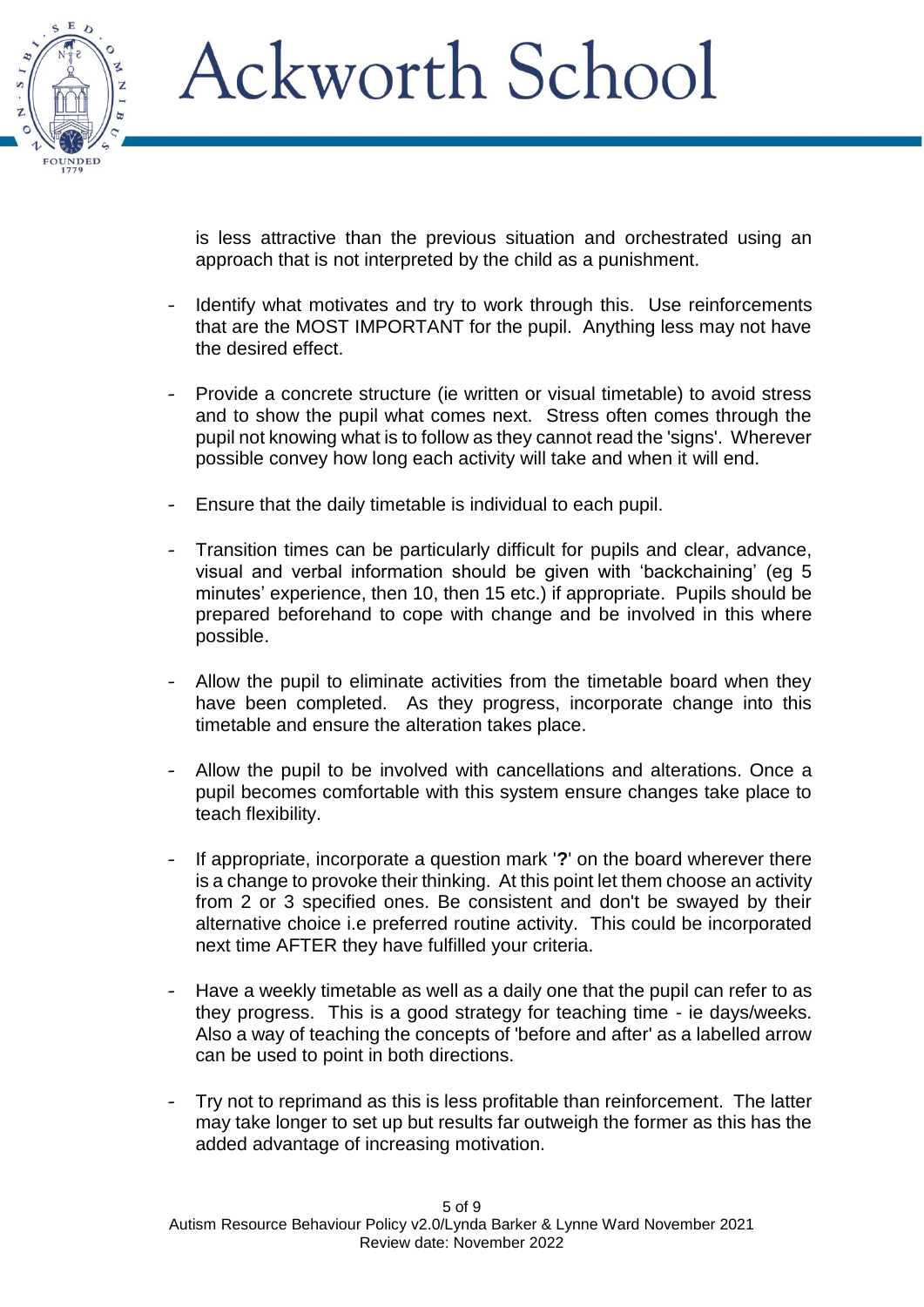

- When a behaviour trait is being managed, staff and parents should have the same approach, even to the point where a set sentence or phrase is always used in a particular situation. This should be the same at home and school to avoid the pupil perceiving this as an area where they can continue to be dominant and inflexible. *'All behaviour is a form of control'* (Ros Blackburn, 2001).
- If a pupil has an obsessional behaviour (that is not too antisocial), enable them some time to do this at the end of a session, as this can be their strategy for stress relief. However, ensure that your preferred activity is done first. 'First this…, then … (their choice)', use the same words to convey this concept each time.
- The pupil may not recognise the label that is given to a specific behaviour, so it is important to teach what we mean by that behaviour and teach common terms. Pictures and photographs can be a useful tool for this.
- Good teamwork is essential. All staff should follow the same programme and use the same terms, but 'one voice at a time' is necessary to avoid confusion or sensory overload. Staff may feel that in a confrontation it is their professional responsibility to see it through, but a new face can diffuse a situation. This should be seen as a strength of team-working and in no way as a disempowerment of a member of staff dealing with the initial issue. Staff should be vigilant and alert to potential triggers and signs of threatening escalation. They should be ready to step in if the situation requires it (e.g. with an understated 'would you like a cup of tea? Or 'I am available to help?') but should be aware of a 'help script' (e.g. 'thank you, you could help by …' or 'could you just give us five minutes?') and not take over if the first member of staff is already dealing effectively with the issue. This can apply equally to when staff members are required to step out if the pupil is overwhelmed by their presence, or when there is potential for the number of staff present to become too overwhelming for the pupil. All staff should take responsibility for ensuring that other pupils are safe and calmly removed from the Resource if necessary if one pupil is experiencing a difficult time.

#### **Severely Challenging Behaviour**

If an individual pupil is likely to present or presents with challenging behaviour, then the following will apply:

- The Deputy Head (Academic) who has line management responsibility for the Autism Resource and the Head, as appropriate, will be informed of any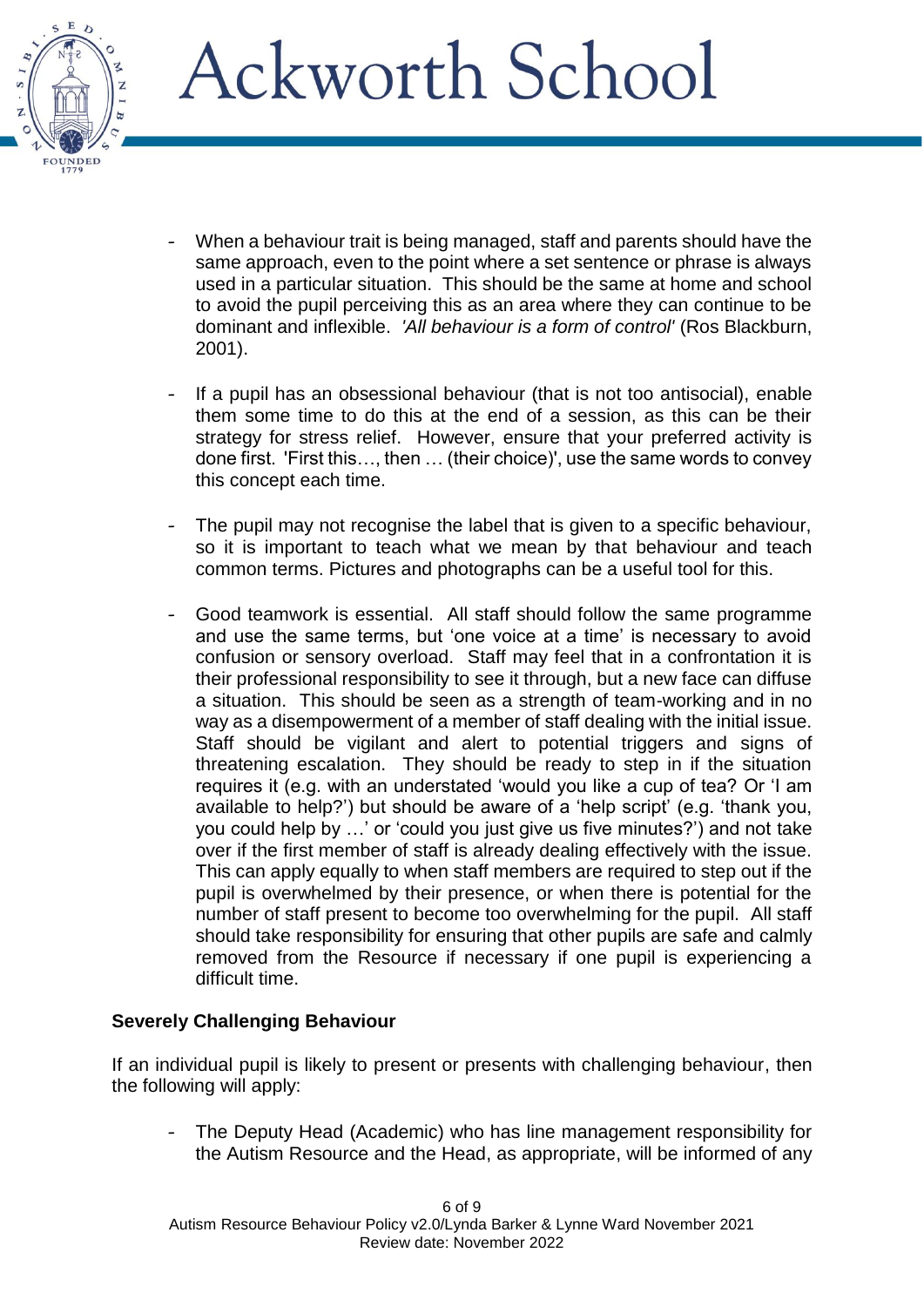

potential behaviour issues with an individual pupil by the Head of Autism Resource, Pastoral Lead or a Specialist Teacher.

- The Resource acknowledges that 'sometimes behaviour is a child's only voice' and that behaviour has five main functions:
	- o Communication.
	- o Escape or avoidance.
	- o Attention seeking.
	- o Attainment of tangible reward.
	- o Self-stimulation.
- Every effort will therefore be made to understand the behaviour and assess potential harm or loss of dignity.
- Each situation will be assessed on an individual basis and ahead of a response; this will be detailed in the appropriate paperwork.
- As far as possible, and with the needs and abilities of the child taken into consideration, the individual child will be made aware of the choices they have and their related consequences.
- Either behavioural or cognitive approaches may be used according to the needs of the individual child.
- Visual support (and technical support where agreed) will be used where appropriate to back up spoken language.
- If a pupil is known to display challenging behaviour, any triggers and patterns will be identified and documented and all staff will take responsibility for ensuring that agreed strategies and intervention techniques are both employed and documented officially.
- Major issues with an escalation of challenging behaviour resulting in injury or severe damage will be dealt with, involving the Head of Autism Resource, Deputy Head (Academic), Deputy Head (Pastoral) and the Head.If these members of staff are not available, another member of the Senior Management Team may be involved instead. Staff will show and provide written evidence to show how appropriate de-escalation techniques and strategies had been employed with reference to individual behaviour plans if this is appropriate. The appropriate paperwork will be signed by both the Deputy Head and the Head.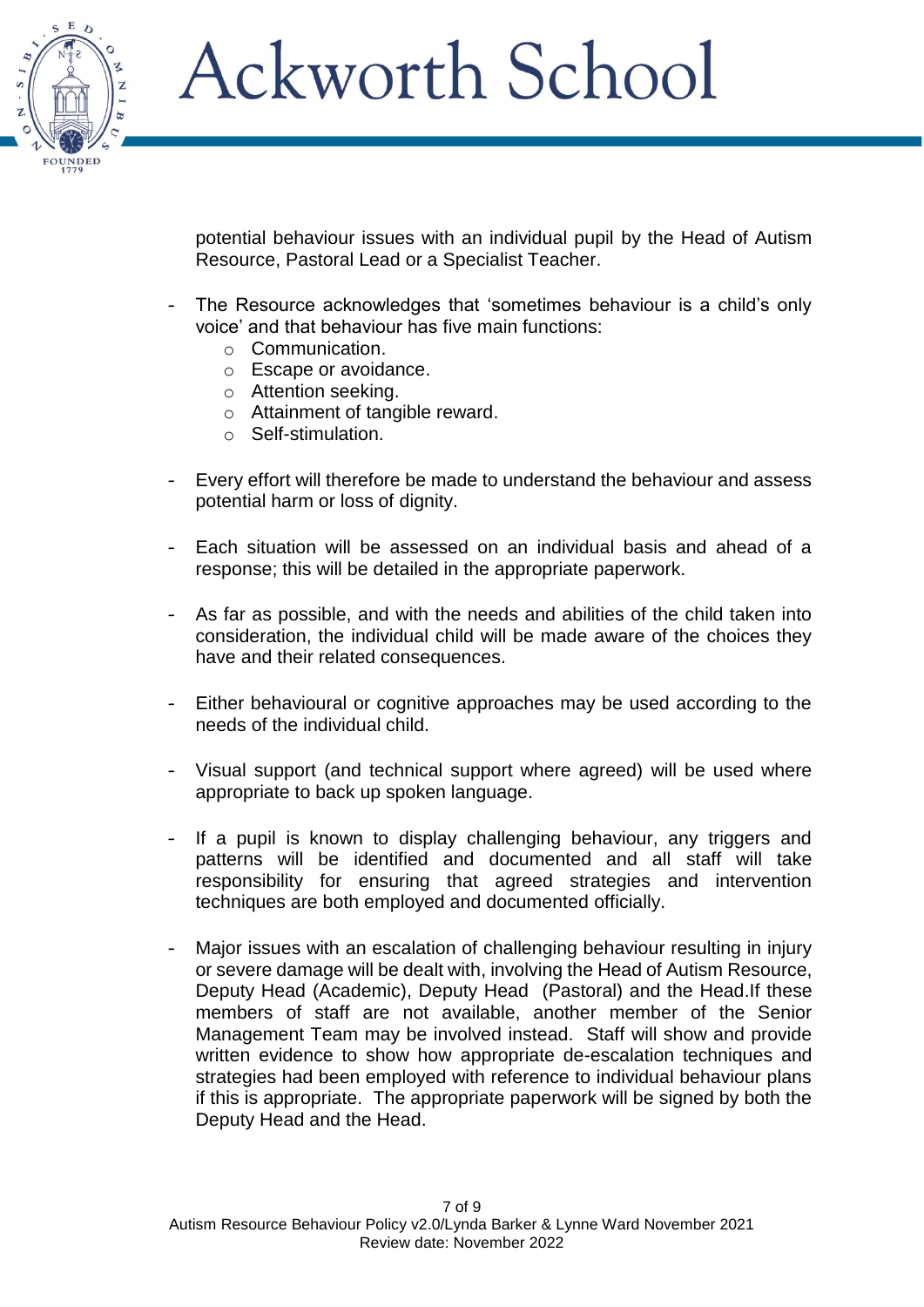

- Positive handling ('the use of minimal force to briefly prompt, guide, contain or direct free movement, in circumstances in which there is no extended or extreme resistance') may be used. If actual physical restraint ('to hold back physically or to bring a pupil under control') is judged by staff to be necessary in extreme circumstances to prevent harm to the child, to others, or to property, this should be in proportion to the consequences it is intended to prevent and the minimum needed to achieve the desired result. Such physical restraint should be recorded and reported on the appropriate paperwork. The outer doors may be locked if this is to ensure safety, but a member of staff should be in attendance at all times to view the child and monitor welfare and provide support as necessary. Support (and, if appropriate, reflection/restorative practice) is always offered following an incident and should also be recorded.
- If the Head, the Senior Management, the Head of Department and AR staff consider that the nature of any incident warrants suspension or exclusion, then a further discussion about the ability of the school to meet the child's needs is essential. The child's family, the relevant Local Authority and any other appropriate professionals involved will be informed as soon as possible and a meeting set up to discuss this with all other involved professionals. *The school's Exclusions Policy will apply in these instances and the child may be suspended whilst these discussions take place.*

If a child is obviously distressed or negative behaviour patterns are threatening to escalate, the following advice is given to staff:

- Use your voice first.
- Assess the situation. *All responses must be considered, reasonable, and proportionate to the circumstances. All responses and strategies must be in conjunction with the child's Behaviour Plan.*
- **Assess whether the child can tolerate interaction at that time.**
- Talk slowly and quietly in a low, calm tone. Use positive vocabulary focusing on guidance and safety.
- Engage the child by name and say your own name and that you are there to help.
- Use simple, clear, brief language those with autism can misinterpret ambiguous statements or requests.
- Avoid making eye contact this can be interpreted as confrontation.
- State/describe the obvious ("I can see you are upset ...").
- Do whatever is 'do-able' ("Why don't we ...").
- State a positive outcome ("We can sort this out ...").
- Listen to what they have to say. Give your full attention, use open-ended questions and reflect back what they say to show you have understood.

#### 8 of 9

Autism Resource Behaviour Policy v2.0/Lynda Barker & Lynne Ward November 2021 Review date: November 2022